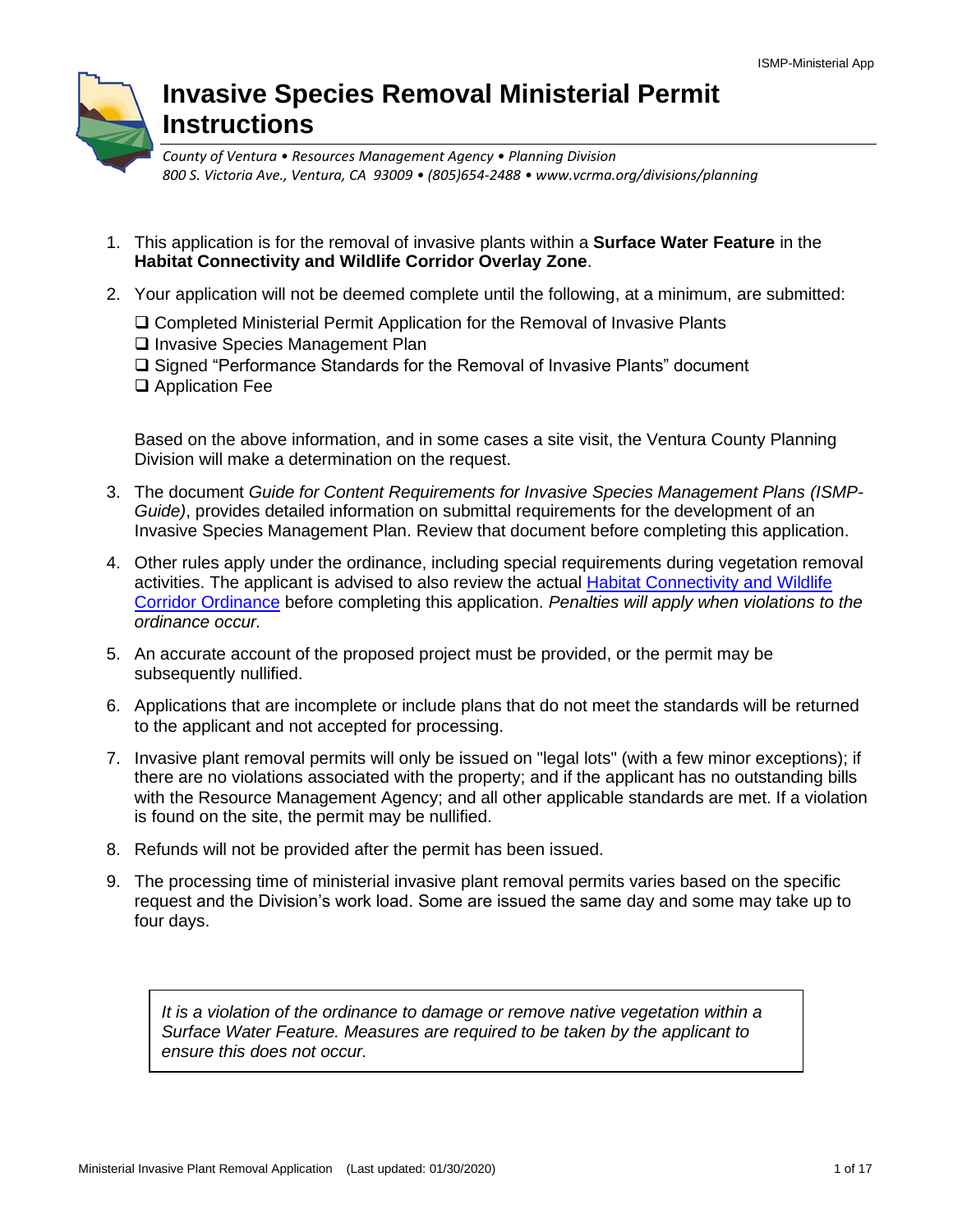

# **Invasive Species Removal Permit and Management Plan Application**

*County of Ventura • Resources Management Agency • Planning Division 800 S. Victoria Ave., Ventura, CA 93009 • (805)654-2488 • www.vcrma.org/divisions/planning*

## **1. Property Owner Where Work will be Performed/Owner Information**

| 2. Applicant Information (if different than owner)  |  |
|-----------------------------------------------------|--|
|                                                     |  |
|                                                     |  |
|                                                     |  |
|                                                     |  |
|                                                     |  |
| 4. Qualified Biologist/Technical Expert Information |  |
|                                                     |  |
|                                                     |  |
|                                                     |  |

City/State/Zip

#### **5. Invasive Species Management Team**

List all entities involved with invasive species management and implementation. In the table below, identify tasks and roles for each team member (e.g., site surveys, plan development, obtaining required permits, volunteer coordination, weed removal, weed disposal, monitoring, overall project management, technical advisors). Examples of team members could include: Individuals or contractors involved in the plan development and site surveys, land managers such as homeowner associations or property owners, volunteer coordinators, other keydecision makers, partners and other important stakeholders, etc. Provide additional sheets of paper if necessary.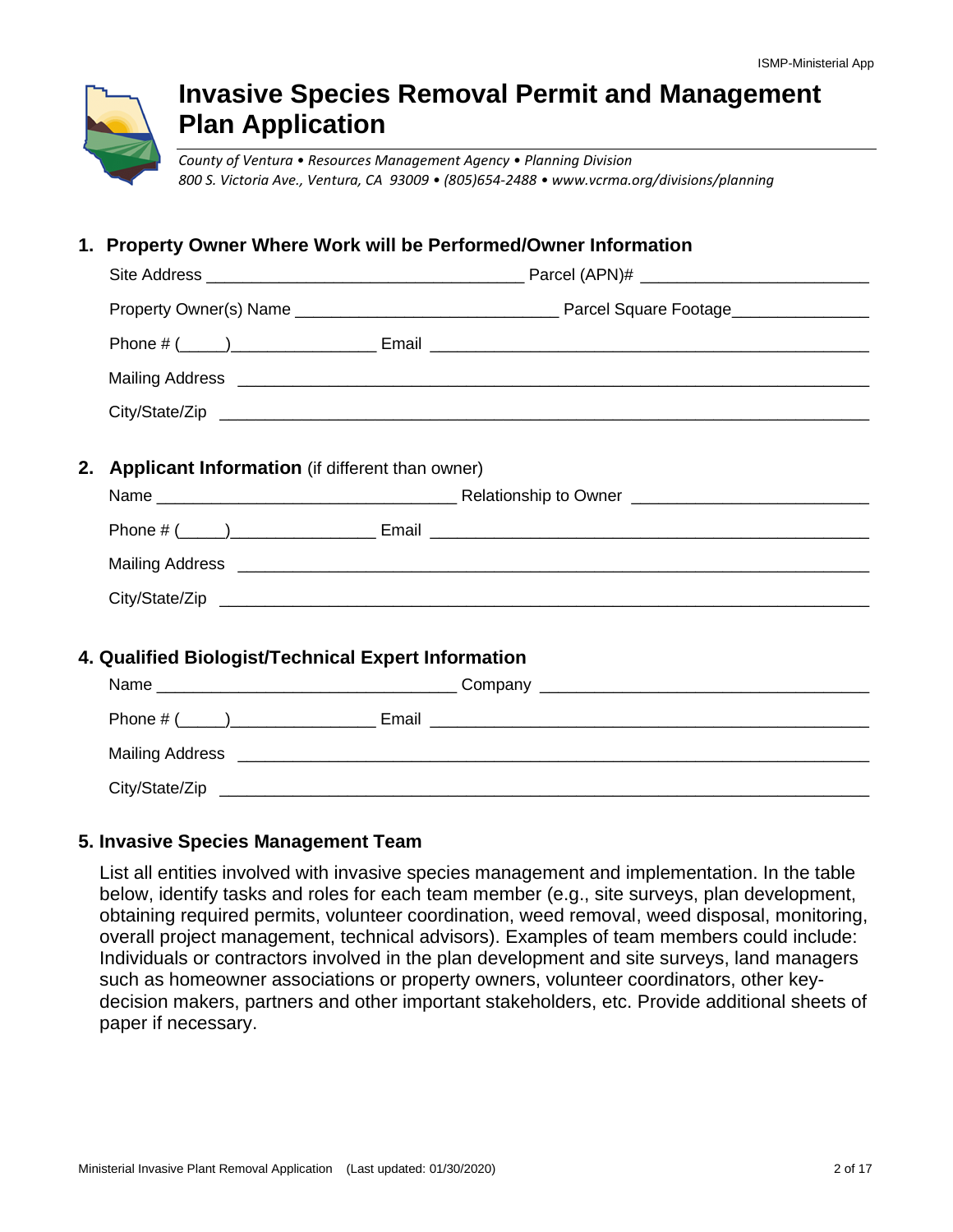| <b>Name</b> | Agency/Organization Task | <b>Contact Information</b> |
|-------------|--------------------------|----------------------------|
|             |                          | (Address, Phone, Email)    |
|             |                          |                            |
|             |                          |                            |
|             |                          |                            |
|             |                          |                            |
|             |                          |                            |
|             |                          |                            |
|             |                          |                            |
|             |                          |                            |
|             |                          |                            |
|             |                          |                            |
|             |                          |                            |
|             |                          |                            |
|             |                          |                            |
|             |                          |                            |
|             |                          |                            |
|             |                          |                            |
|             |                          |                            |
|             |                          |                            |

#### **Table of Invasive Species Management Team Members**

## **6. Regulatory Context - Other Required Permits**

To identify whether additional permits are required from other agencies, please answer all the following questions and provide the requested materials (as applicable). For all "Yes" answers, provide confirmation that project was submitted for review or copies of issued permits to the Planning Department before vegetation removal is conducted. **Agency contact information and details on permit triggers can be found in the [ISMP-Guidance](https://docs.vcrma.org/images/pdf/planning/HCWC/Invasive_Species_Management_Plan_Guide.pdf) Document**.

- (a) Will the removal or planting of vegetation occur within a jurisdictional channel<sup>1</sup>?
	- ❑ **Yes** ❑ **No**

If No, proceed to question (**c**). If Yes, proceed to the **next** question (b).

<sup>&</sup>lt;sup>1</sup> To identify if the Surface Water Feature is identified as a jurisdictional channel, please review the Ventura County RMA GIS Viewer, which is available online a[t http://maps/rmagisviewer/](http://maps/rmagisviewer/) .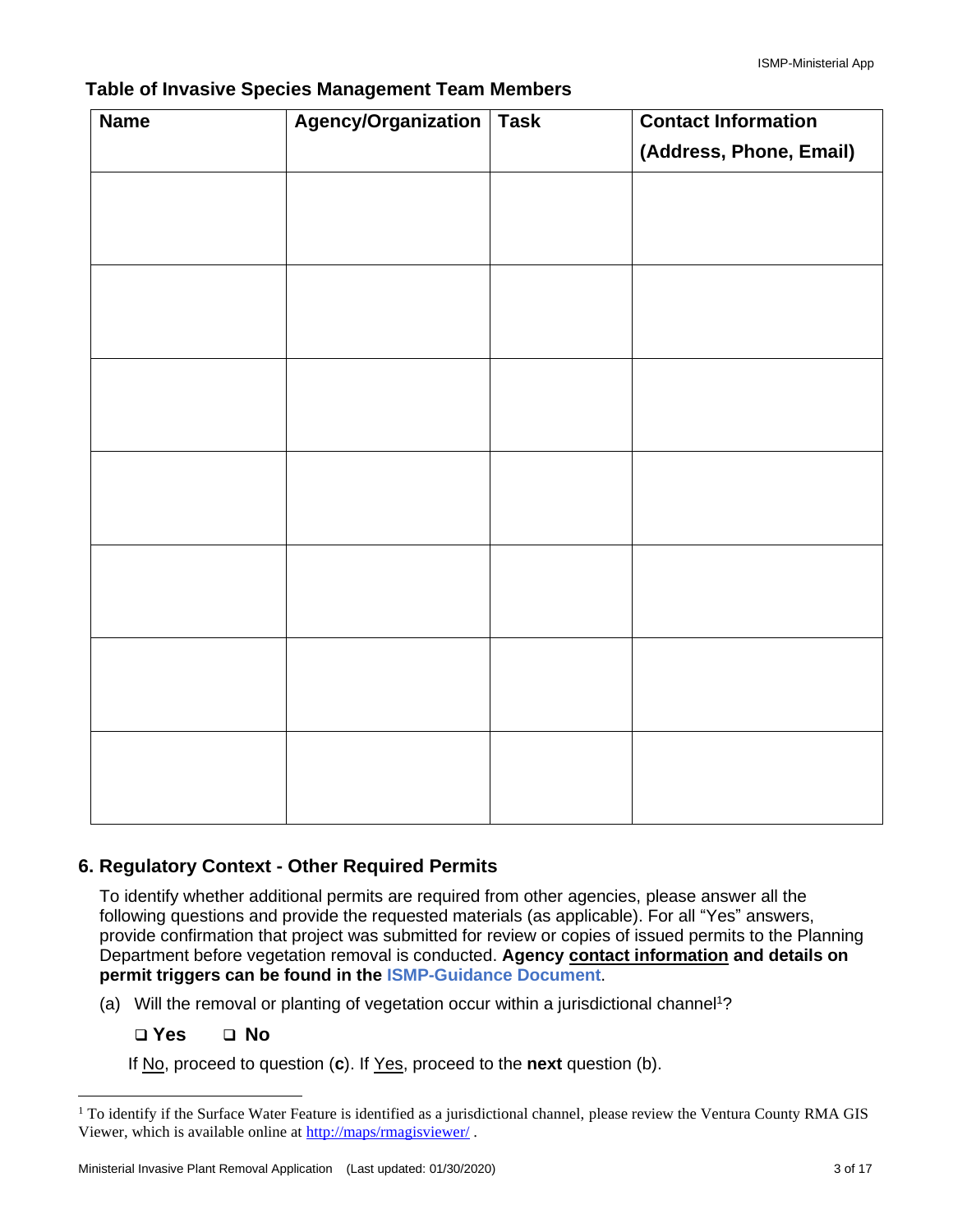(b) Will the proposed project activities remove any trees **or** greater than 500 square feet of vegetation?

#### ❑ **Yes** ❑ **No**

If No, proceed to the next question. If Yes, you may need a permit from Ventura County Public Works - Water Protection District (WPD) to determine if the proposed project would alter flow or runoff characteristics of the Surface Water Feature. Attach a copy of your email query and the District's response or provide the name and phone of WPD staff contacted.

Does the project require a permit from the Department Ventura County Public Works - Water Protection District? ❑ **Yes** ❑ **No**

(c) Will the proposed project activities remove **any** live or dead trees?

#### ❑ **Yes** ❑ **No**

If No, proceed to the next question. If Yes, you may need to submit a tree removal permit if it is a protected tree. Please review tree permitting requirements<sup>2</sup> to determine whether you will impact a protected tree and require a permit.

Does the project require a tree permit from the Planning Department? ❑ **Yes** ❑ **No**

(d) Will the project **disturb**, **move**, or **place** any materials such as soil, rock, geotextiles, concrete or culverts – into or within the bed or bank of the Surface Water Feature?

#### ❑ **Yes** ❑ **No**

If No, proceed to the next question. If Yes, you may require a permit from the U.S. Army Corps of Engineers, as well as, Ventura County Department of Public Works. Attach a copy of your email query and the response or provide the name and phone of staff contacted below.

Does the project require a permit from the Public Works Department? ❑ **Yes** ❑ **No**

| □ No<br>Does the project require a permit from the US Army Corps of Engineers? $\square$ Yes |
|----------------------------------------------------------------------------------------------|
|----------------------------------------------------------------------------------------------|

(e) Does the project occur in any designated critical habitat for a federally listed species or area known to support federally listed species<sup>3</sup>?

❑ **Yes** ❑ **No**

<sup>&</sup>lt;sup>2</sup> Information on protected trees and submittal requirements for any tree alteration or removal within the Non-Coastal Zone of the County is at <https://docs.vcrma.org/images/pdf/planning/tree-permits/Submittal-Requirements.pdf>

<sup>&</sup>lt;sup>3</sup> To determine if the project site is within USFWS Critical Habitat or a federally listed species may be present, please use the US Fish and Wildlife's IPAC project planning tool, which is available at [https://ecos.fws.gov/ipac/.](https://ecos.fws.gov/ipac/)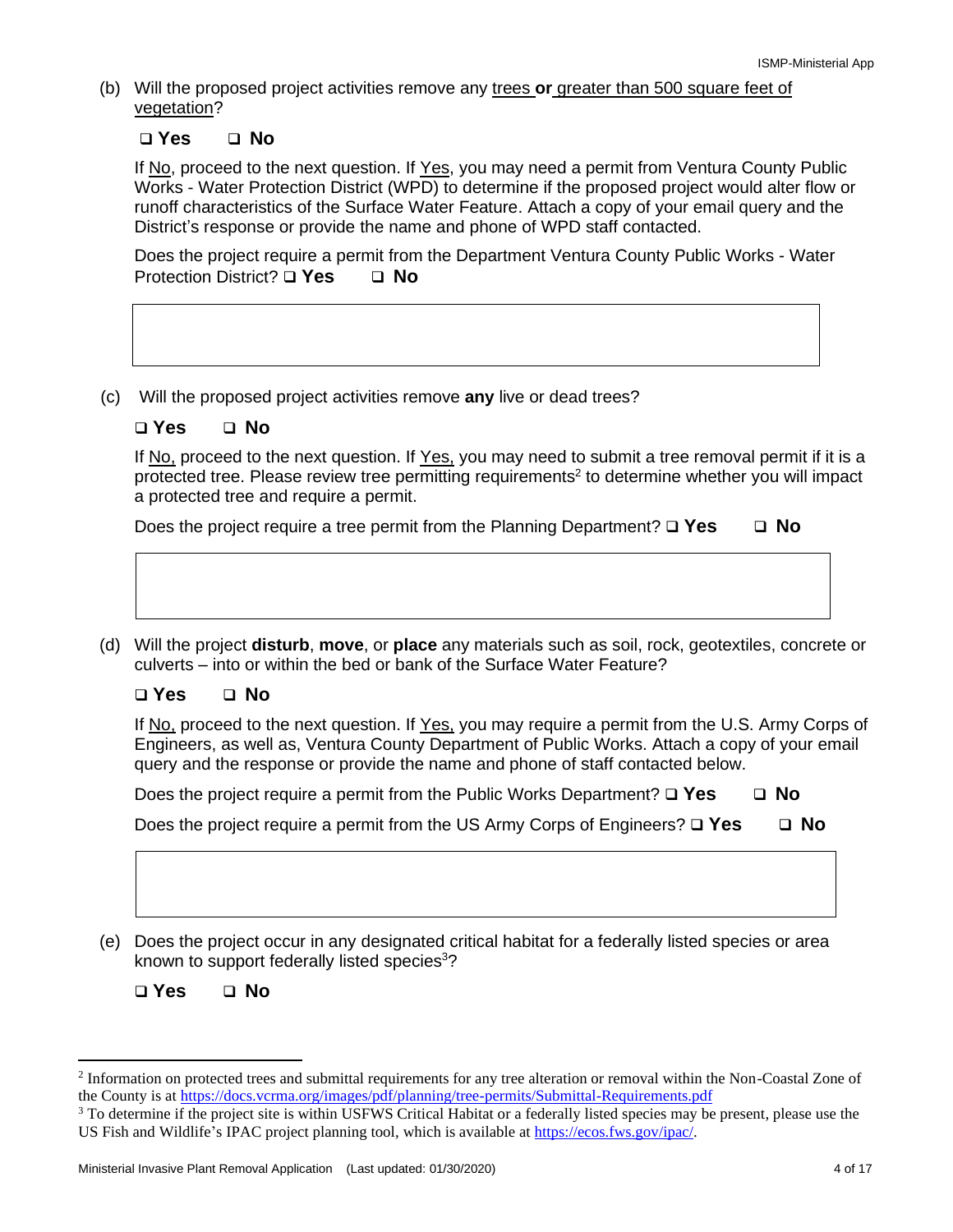If No, proceed to the next question. If Yes, you may need to contact the US Fish and Wildlife Service for consultation. Attach a copy of your email query and the response or provide the name and phone of staff contacted below.

Does the project require consultation from the US Fish and Wildlife? ❑ **Yes** ❑ **No**

(f) Will the project occur within a stream bed or bank? **or** disturb any riparian vegetation in or adjacent to the stream? Or has the area been identified as potential habitat for species listed on the California Natural Diversity Database<sup>4</sup>?

#### ❑ **Yes** ❑ **No**

If No to all of the questions, proceed to the next question. If Yes to any question, you must contact the California Department of Fish and Wildlife for a Lake and Streambed Alteration Agreement or Permit. Attach a copy of your email query and the response or provide the name and phone of staff contacted below.

Does the project require an agreement or permit from the California Department of Fish and Wildlife? ❑ **Yes** ❑ **No**

(g) Does the proposed project require the application of an herbicide or pesticide?

#### ❑ **Yes** ❑ **No**

If No, proceed to the next section. If Yes, contact Ventura County Agricultural Commissioner's Office to ensure the herbicide applicator is registered. **Attach a copy of the applicator's registration, herbicide information, and application protocols.**

Does the project require the registration of an herbicide applicator with the Agricultural Commissioner's Office? ❑ **Yes** ❑ **No**

(h) Will the herbicide be applied within or adjacent to a waterbody?

#### ❑ **Yes** ❑ **No**

If No, proceed to the next section. If Yes, contact the Regional Water Quality Control Board for permitting requirements. Attach a copy of your email query and the response or provide the name and phone of staff contacted below.

Does the project require a permit from the Regional Water Quality Control Board? ❑ **Yes** ❑ **No**

<sup>4</sup> To identify the area been identified as potential habitat for species listed on the California Natural Diversity Database, please review the Ventura County RMA GIS Viewer, which is available online a[t http://maps/rmagisviewer/.](http://maps/rmagisviewer/)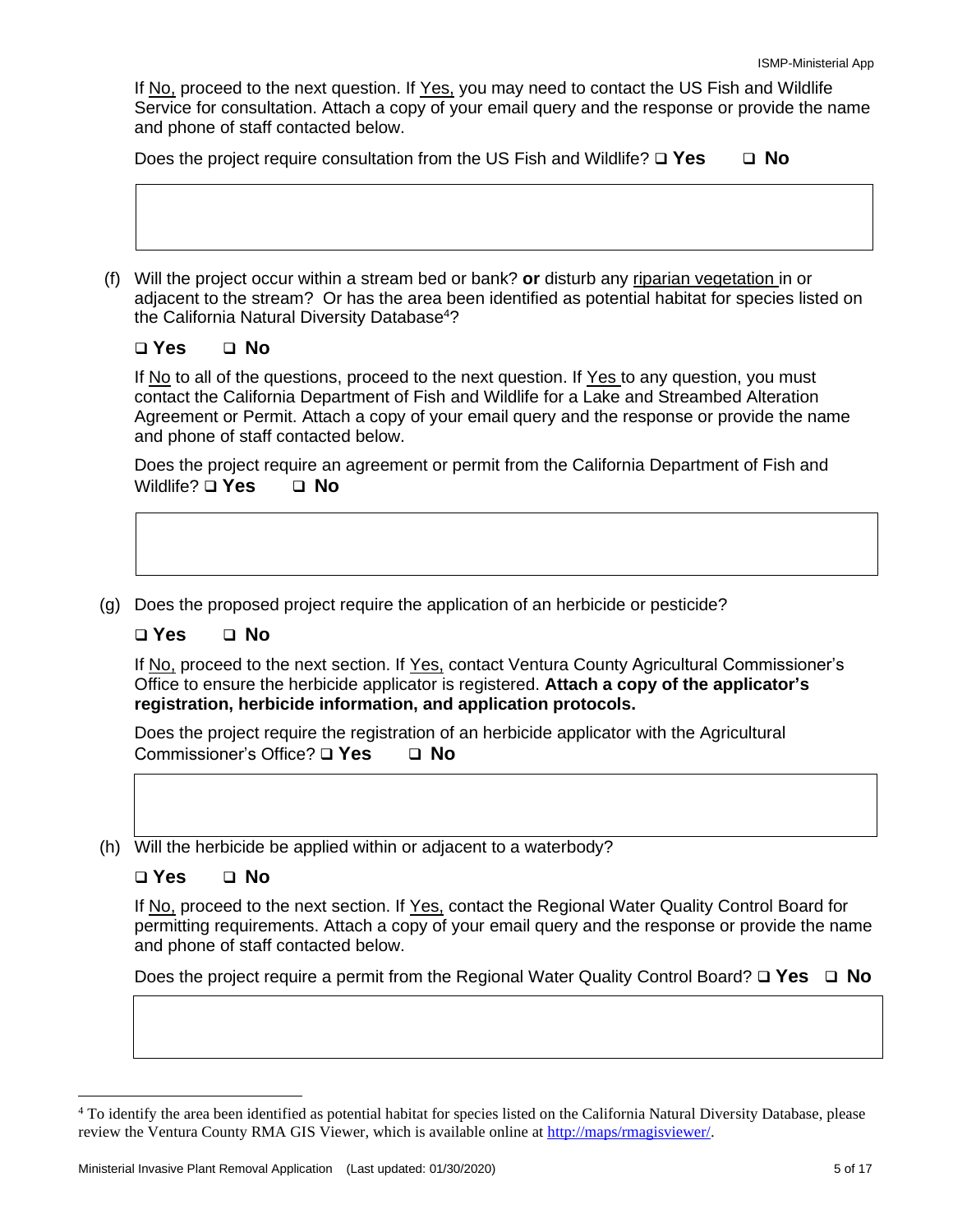#### **7. Goals and Purpose of the Invasive Species Removal**

Describe the purpose and overall goals behind the request to remove invasive species in your treatment area. Think about what natural features or functions you want to protect, and what activities you may do in the future (5, 10, or 20 years). If there are other planning documents developed for land use activities or management goals (watershed management plans, fire safe community plans, maintenance plans, etc.), summarize goals (as applicable) and include such documents as an attachment to this application.

#### **8. Description of Management Area**

Provide a brief description of the history of the land and ownership including length of current ownership, past management activities or land use history (e.g., fires, floods, human disturbance, trails, agriculture, grazing, important cultural resources), acreage of site and treatment area, and surrounding environment (whether nearby property is developed, private woods, public forests, etc.).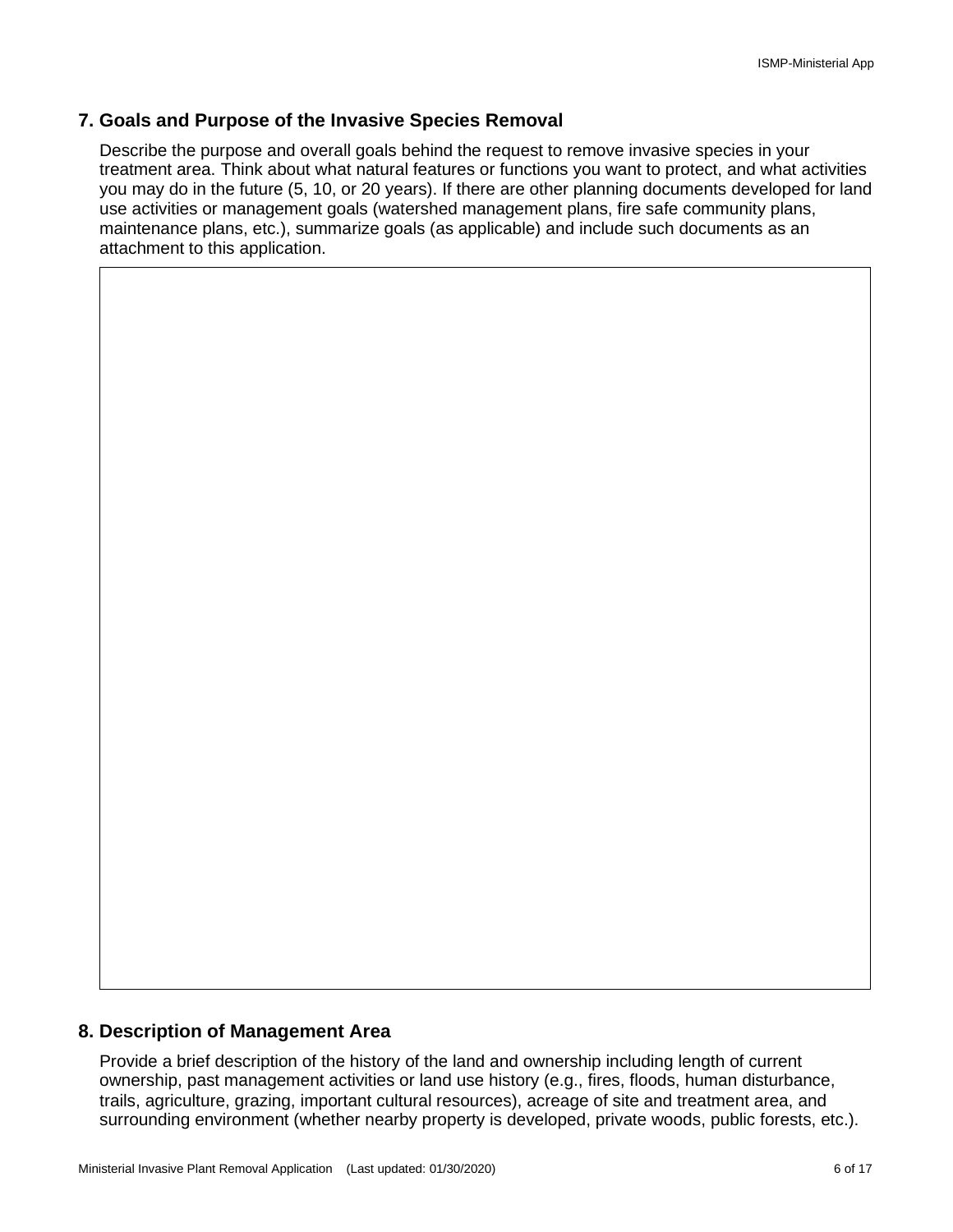This information can be based on personal knowledge, property records, and local information sources. Highlight any federally or state listed biological resources, major native plant communities and other defining characteristics of the site that should be considered in context of the invasive plant management (see section below (*Site Map and Mapping*) for more detail).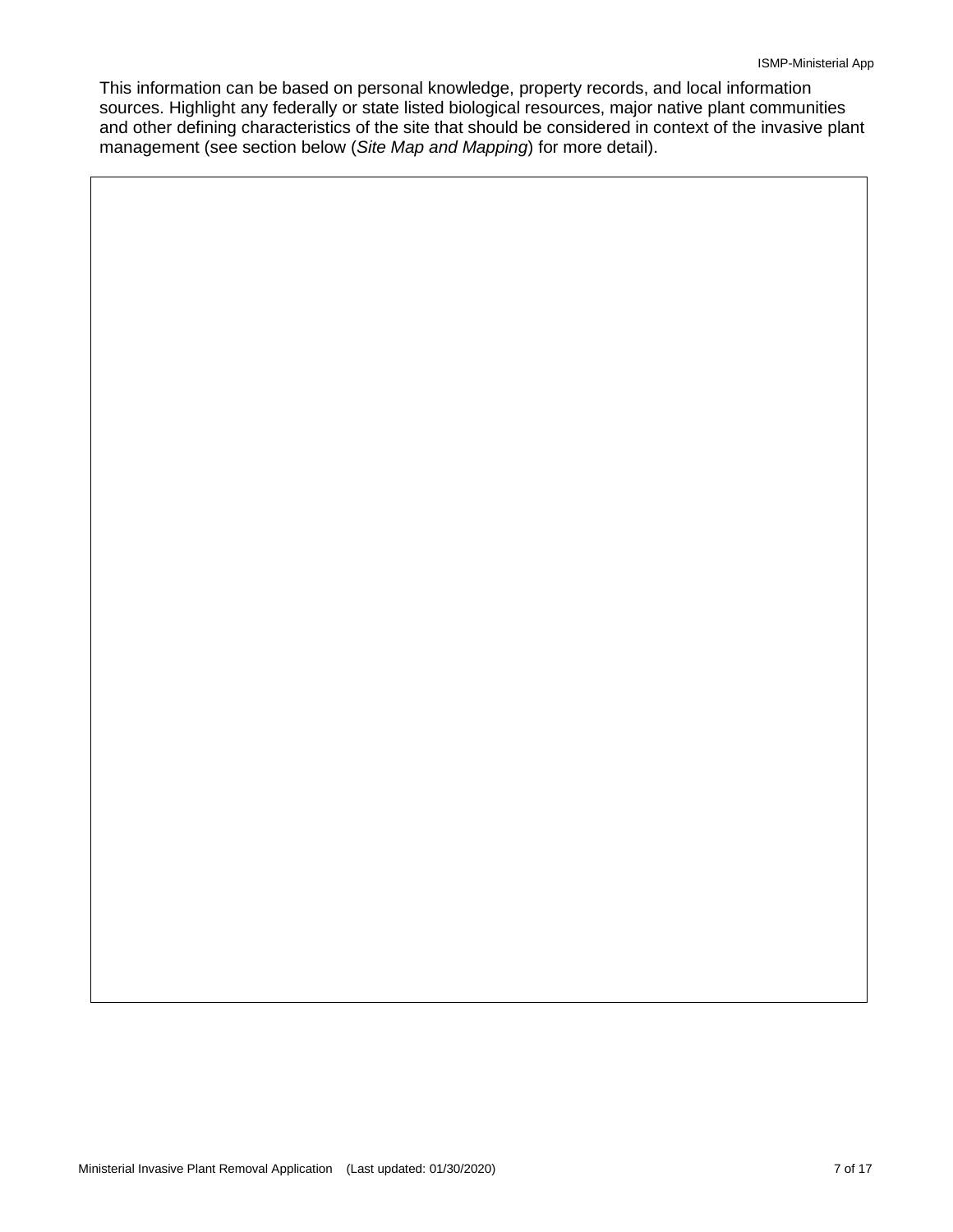#### **9. Site Plan and Mapping**

Clearly map native and invasive vegetation in the area to be managed. If you are unable to accurately identify different plant species, it is important to enlist the help of a technical expert, so you are not removing or impacting sensitive plant communities and you are targeting the right treatment to the weeds you are trying to control. The following information must be included on a Site Plan Map that should be attached to this application. Use a base map of topology and soils for erosion control considerations on slopes greater than 10%. Additional maps may be created to clarify the location of treatment areas when within or adjacent to sensitive resources:

- (a) Boundary of treatment areas.
- (b) Boundaries of native plant communities.
- (c) Location of sensitive biological resources<sup>5</sup>.
- (d) Location of trails, roads, driveways, paths, and other features or use areas where weeds could be introduced to the site.
- (e) Adjacent land use to treatment area (Residential, Agricultural, Open Space, Park, etc.).
- (f) Boundaries of stream, creek, river, (depict bed and banks), wetlands, seeps, etc.
- (g) Scale, directional arrow, and map legend.

Within Tables 1 and 2 found at the end of this document, identify all native vegetation communities and sensitive biological species surveyed within the management area. Include additional sheets if needed.

#### **10.Invasive Species Inventory**

Provide an inventory of all weed species located on and near the site using Table 3 at the end of this document. Include a map and estimate the area(s) they cover, density, and note whether they are increasing, stable or decreasing. Attach photographs or videos of all vegetation that is proposed for removal. Refer to the **[ISMP-Guidance](https://docs.vcrma.org/images/pdf/planning/HCWC/Invasive_Species_Management_Plan_Guide.pdf) Document** for map and table examples.

#### **11.Invasive Species Prioritization**

Rank and prioritize invasive species for removal in the management area. For each species or species group (as applicable), research the plant ecology and life cycle, reproduction, phenology, dispersal and spread rates, current status in the larger landscape, and impacts on natural resources, ecological processes, or human infrastructure. Fill in Table 4 (see end of document) and reference the Weed Inventory Map Sub-Area ID's (Section 10) for each row within the Table. Refer to the **[ISMP-Guidance](https://docs.vcrma.org/images/pdf/planning/HCWC/Invasive_Species_Management_Plan_Guide.pdf) Document** for point system.

#### **12. Invasive Species Control Plans (Management Options)**

Develop a specific control plan for each high-priority species. Create one table for each priority weed to be treated and attach to application. Template can be found at the end of this document (Table 5). Resources to research weed species controls can be found in the **[ISMP-Guidance](https://docs.vcrma.org/images/pdf/planning/HCWC/Invasive_Species_Management_Plan_Guide.pdf) Document**.

#### **13. Protection of Sensitive Species**

Based upon the vegetation removal technique selected and the sensitive species present in and adjacent to the treatment area, list any additional performance standards needed to ensure that impacts to sensitive biological resources are minimized in Table 7 at the end of this document. Provide a copy of the signed performance standards that will help ensure no

<sup>&</sup>lt;sup>5</sup> If the project occurs within critical habitat of a federally listed species or includes a state or locally listed plant community or species (If Yes to Questions 6 (e) or (f) above) then, a County approved qualified biologist must inventory and map any sensitive biological resources that may be present on the site. Further details on required map components and descriptions can be found in the ISMP-Guidance Document.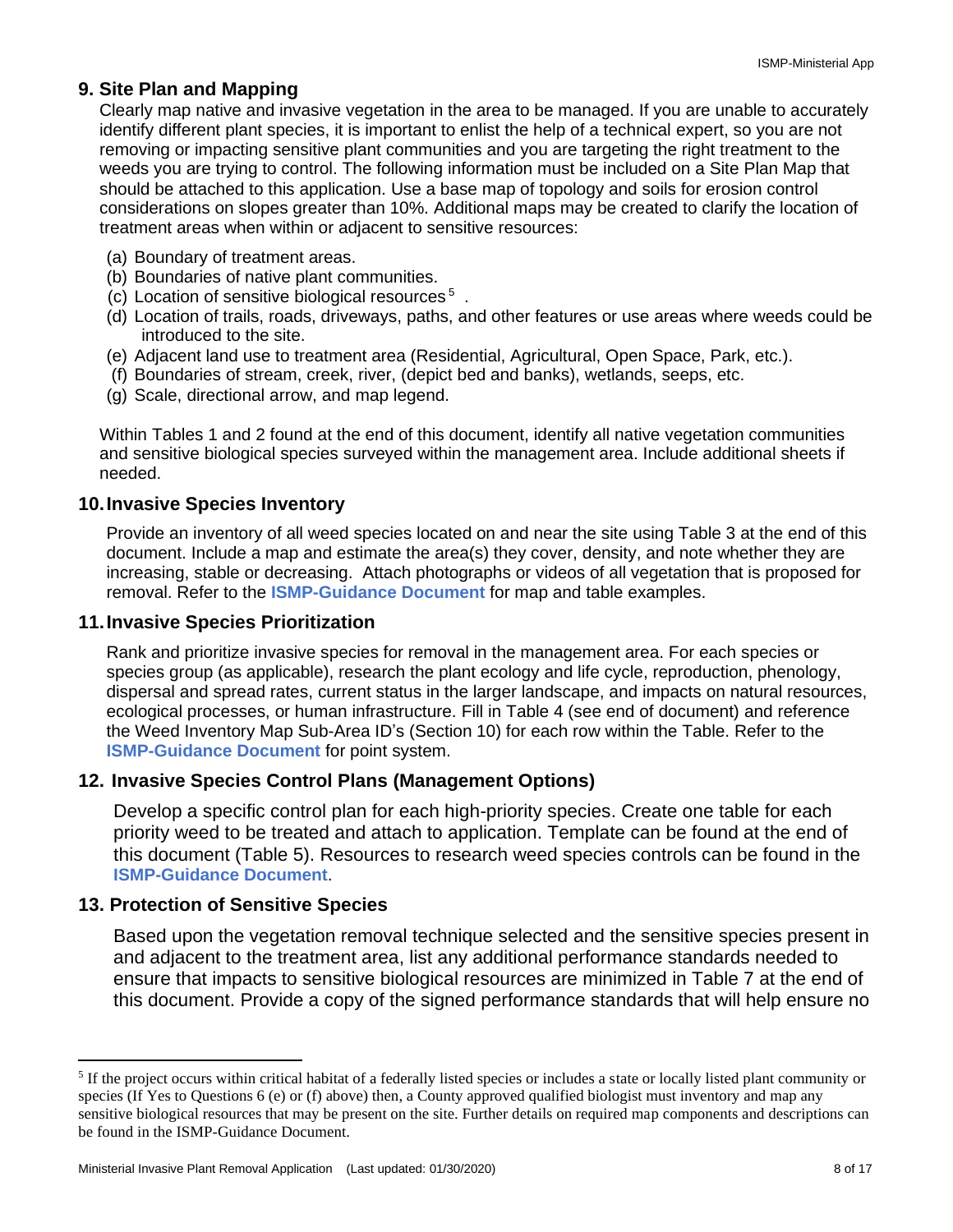native vegetation is damaged or removed. Resources to minimize impacts on sensitive species can be found in the **[ISMP-Guidance](https://docs.vcrma.org/images/pdf/planning/HCWC/Invasive_Species_Management_Plan_Guide.pdf) Document**.

#### **13.Monitoring Methods**

List monitoring methods, frequency, and other factors that will be used to determine effectiveness of the treatments. Additional details on can be found in the [ISMP-Guidance](https://docs.vcrma.org/images/pdf/planning/HCWC/Invasive_Species_Management_Plan_Guide.pdf)  [Document.](https://docs.vcrma.org/images/pdf/planning/HCWC/Invasive_Species_Management_Plan_Guide.pdf)

#### **14.Protocols**

The use of any herbicides or surfactant requires specific protocols for use. All herbicides and surfactants shall be approved for aquatic use. If any federally or state listed species may be on the site, attach any protocols that will be used to survey. Attach all protocols or BMP's to the Appendix. If protocol development is needed, specify when and how a protocol will be developed.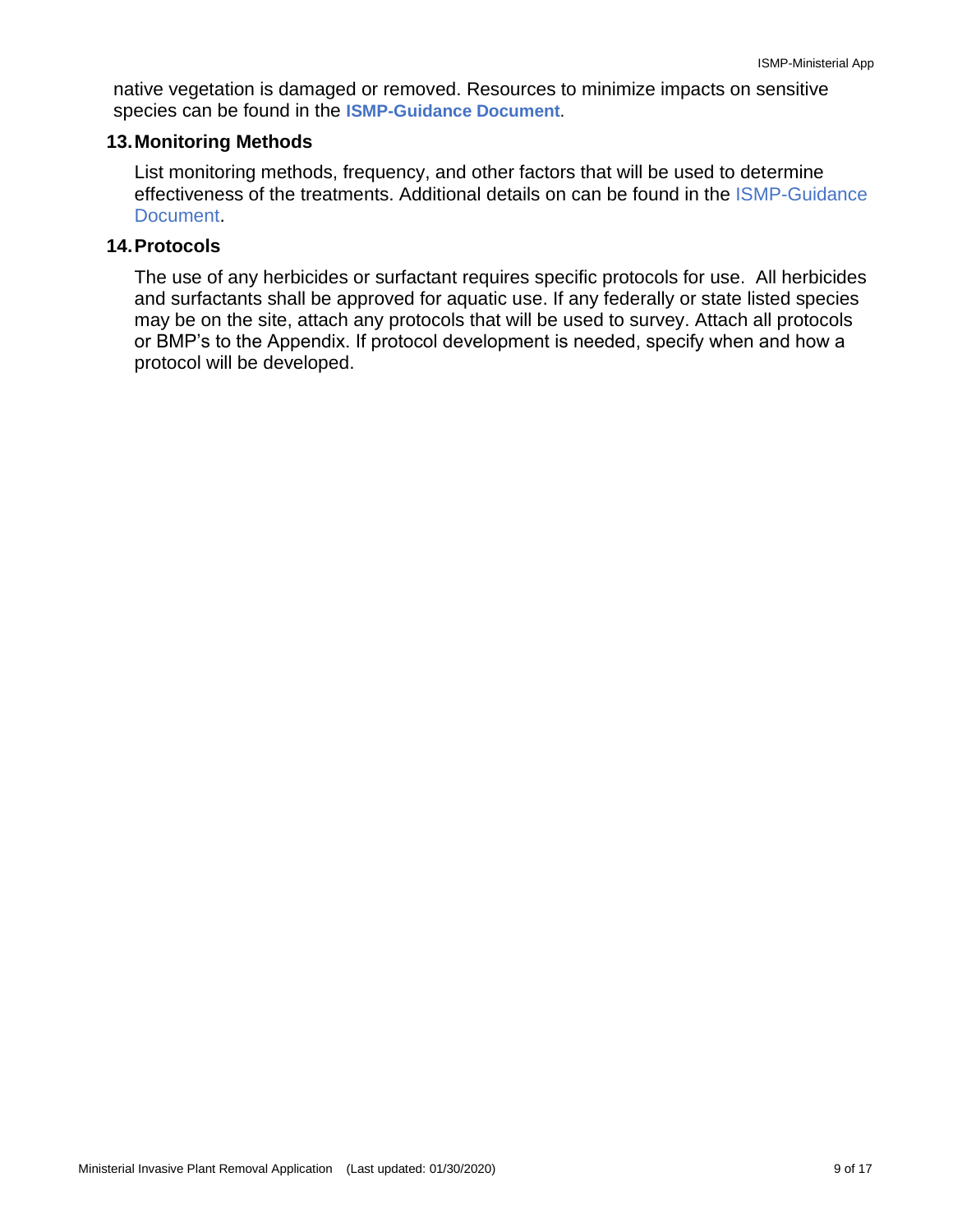# EXHIBITS FOR INVASIVE SPECIES MINISTERIAL APPLICATION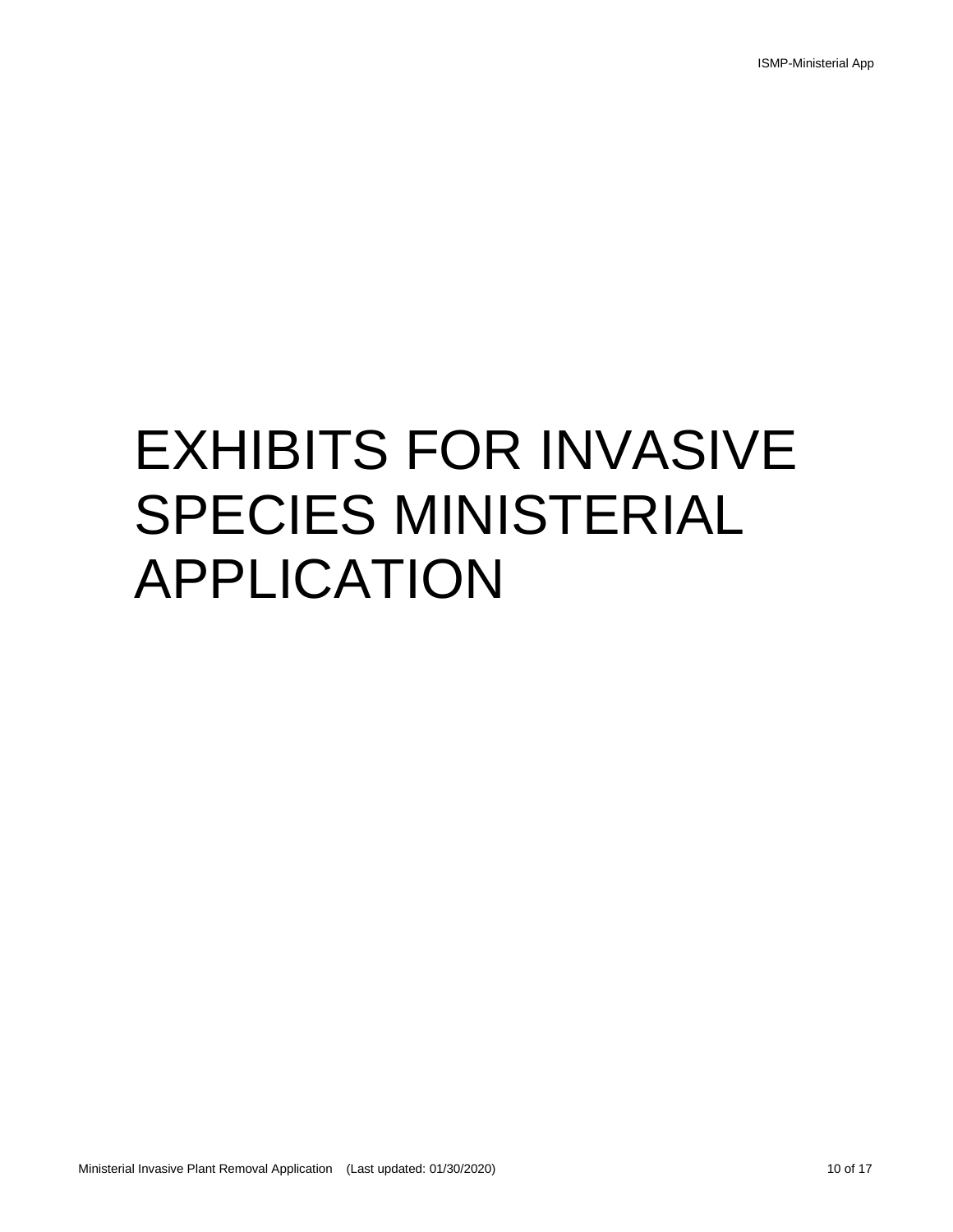|              |                               |                                                            | <b>Native Vegetation Communities</b>                       |                              |                                         |                                                                                                                                                       |
|--------------|-------------------------------|------------------------------------------------------------|------------------------------------------------------------|------------------------------|-----------------------------------------|-------------------------------------------------------------------------------------------------------------------------------------------------------|
|              | <b>Treatment</b><br>Sub-Areas | SVC <sup>6</sup> Alliance                                  | <b>Condition</b><br>(Intacted, Disturbed,<br>Burned, etc.) | <b>Total</b><br><b>Acres</b> | <b>Acres To</b><br>Be<br><b>Treated</b> | <b>Comments (5)</b>                                                                                                                                   |
| $\mathbf{1}$ | PC <sub>1</sub>               | <b>Purple Sage</b><br>Shrubland<br>(Salvia<br>leucophylla) | <b>Burned</b>                                              | 1.0                          | .25                                     | Vegetation within this<br>polygon is recovering 8<br>months after fire. New<br>growth. Vegetation<br>community is invaded by<br><b>Black Mustard.</b> |
|              |                               |                                                            |                                                            |                              |                                         |                                                                                                                                                       |
|              |                               |                                                            |                                                            |                              |                                         |                                                                                                                                                       |
|              |                               |                                                            |                                                            |                              |                                         |                                                                                                                                                       |
|              |                               |                                                            |                                                            |                              |                                         |                                                                                                                                                       |
|              |                               |                                                            |                                                            |                              |                                         |                                                                                                                                                       |
|              |                               |                                                            |                                                            |                              |                                         |                                                                                                                                                       |
|              |                               |                                                            |                                                            |                              |                                         |                                                                                                                                                       |
|              |                               |                                                            |                                                            |                              |                                         |                                                                                                                                                       |
|              |                               |                                                            |                                                            |                              |                                         |                                                                                                                                                       |
|              |                               |                                                            |                                                            |                              |                                         |                                                                                                                                                       |

# **Table 1: Native Vegetation Communities Within Treatment Area (Section 9)**

Г

<sup>6</sup> Briefly summarize the major plant communities onsite, at the Alliance level, using the State Vegetation Classification (SVC) as maintained by the Vegetation Classification and Mapping Program of the California Department of Fish and Game [\(http://www.dfg.ca.gov/biogeodata/vegcamp/natural\\_comm\\_list.asp](http://www.dfg.ca.gov/biogeodata/vegcamp/natural_comm_list.asp) ).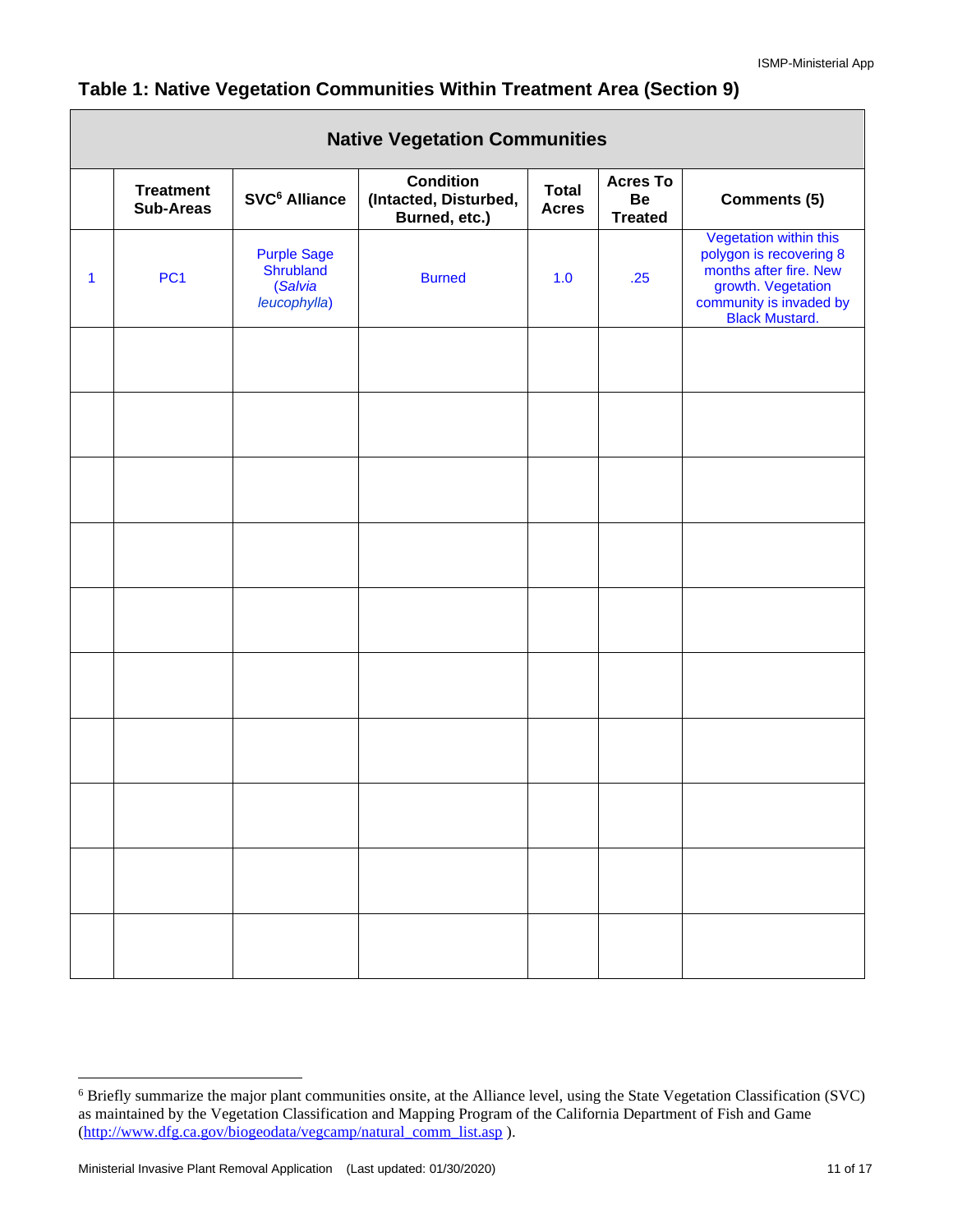### **Table 2: Sensitive Biological Resources Within Treatment Area (Section 9)**

| Sub-<br>Area<br><b>IDs</b>                    | <b>Scientific and</b><br><b>Common Name</b>              | <b>Species</b><br>$S$ tatus <sup>7</sup> | <b>Habitat Requirements<sup>8</sup></b>                                                                                                                                                                                                                                                                             | <b>Acreage of Habitat Present</b><br>(Note if on-site or as part<br>of a larger area off-site)                                                       |
|-----------------------------------------------|----------------------------------------------------------|------------------------------------------|---------------------------------------------------------------------------------------------------------------------------------------------------------------------------------------------------------------------------------------------------------------------------------------------------------------------|------------------------------------------------------------------------------------------------------------------------------------------------------|
| <b>PC1,</b><br><b>BM2,</b><br>BM <sub>3</sub> | <b>California Red-Legged</b><br>Frog<br>(Rana draytonii) | Federally<br>Threatened                  | Occurs in the vicinity of quiet,<br>permanent pools of streams,<br>marshes, and occasionally ponds.<br><b>Highly aquatic. Prefers shorelines</b><br>with extensive vegetation. Usually<br>escapes to water 1 m (3 ft) deep<br>or more, at the bottom of pools.<br>Little movement away<br>from streamside habitats. | 0.75 acres of riparian and<br>permanent ponding stream<br>habitat on-site; part of a larger 5<br>acre riparian habitat with<br>intermittent ponding. |
|                                               |                                                          |                                          |                                                                                                                                                                                                                                                                                                                     |                                                                                                                                                      |
|                                               |                                                          |                                          |                                                                                                                                                                                                                                                                                                                     |                                                                                                                                                      |
|                                               |                                                          |                                          |                                                                                                                                                                                                                                                                                                                     |                                                                                                                                                      |
|                                               |                                                          |                                          |                                                                                                                                                                                                                                                                                                                     |                                                                                                                                                      |
|                                               |                                                          |                                          |                                                                                                                                                                                                                                                                                                                     |                                                                                                                                                      |
|                                               |                                                          |                                          |                                                                                                                                                                                                                                                                                                                     |                                                                                                                                                      |

<sup>7</sup> The status of a species can be found in CDFG's lists of Special Plants and Special Animals at <https://www.dfg.ca.gov/wildlife/nongame/list.html> . County's Locally Important Species List can be found at: <https://www.vcrma.org/ventura-county-locally-important-species-list>

<sup>&</sup>lt;sup>8</sup> Wildlife Habitat Relationship information can be found at<https://www.wildlife.ca.gov/data/cwhr>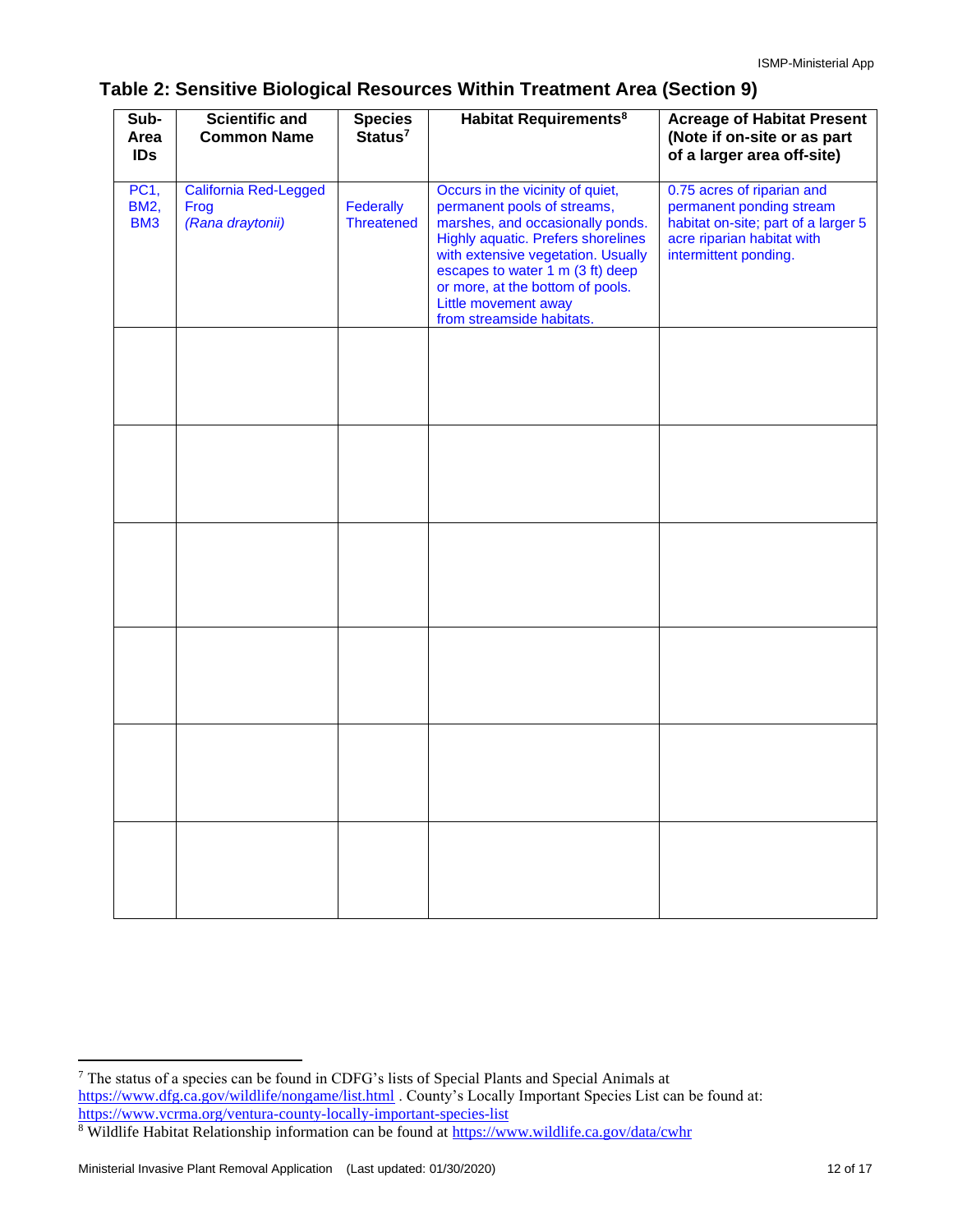| Sub-<br>Area<br>$\sf ID$ | Species                                             | Area Occupied<br>(Acres) | Density<br>$(-#$ plants) | Comments                                                                 |
|--------------------------|-----------------------------------------------------|--------------------------|--------------------------|--------------------------------------------------------------------------|
| PC <sub>1</sub>          | Perennial<br>Pepperweed<br>(Lepidium<br>latifolium) | .25                      | 50                       | Plants are spread<br>throughout mapped area.<br>Numerous native species. |
|                          |                                                     |                          |                          |                                                                          |
|                          |                                                     |                          |                          |                                                                          |
|                          |                                                     |                          |                          |                                                                          |
|                          |                                                     |                          |                          |                                                                          |
|                          |                                                     |                          |                          |                                                                          |
|                          |                                                     |                          |                          |                                                                          |
|                          |                                                     |                          |                          |                                                                          |
|                          |                                                     |                          |                          |                                                                          |
|                          |                                                     |                          |                          |                                                                          |
|                          |                                                     |                          |                          |                                                                          |
|                          |                                                     |                          |                          |                                                                          |
|                          |                                                     |                          |                          |                                                                          |
|                          |                                                     |                          |                          |                                                                          |
|                          |                                                     |                          |                          |                                                                          |
|                          |                                                     |                          |                          |                                                                          |
|                          |                                                     |                          |                          |                                                                          |
|                          |                                                     |                          |                          |                                                                          |

# **Table 3: Invasive Species Inventory Table**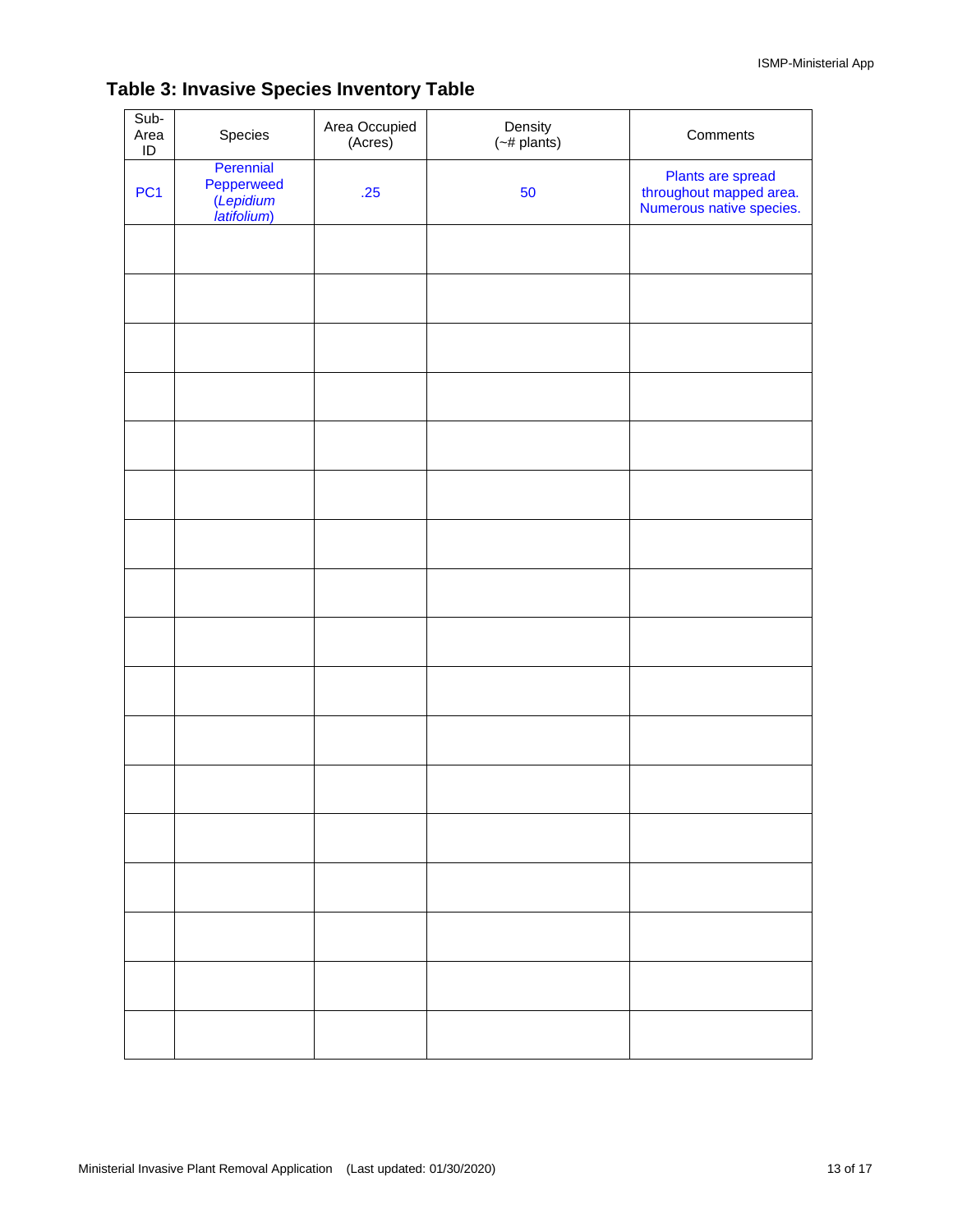| Sub-Area<br>ID | Weed<br><b>Species</b> | <b>Current</b><br><b>Extent</b><br><b>Score</b> | Impact<br>Score | <b>Habitat</b><br>Value<br><b>Score</b> | Difficulty of<br>Control<br><b>Score</b> | <b>Total Score</b> | <b>Assigned</b><br><b>Priority</b> |
|----------------|------------------------|-------------------------------------------------|-----------------|-----------------------------------------|------------------------------------------|--------------------|------------------------------------|
|                |                        |                                                 |                 |                                         |                                          |                    |                                    |
|                |                        |                                                 |                 |                                         |                                          |                    |                                    |
|                |                        |                                                 |                 |                                         |                                          |                    |                                    |
|                |                        |                                                 |                 |                                         |                                          |                    |                                    |
|                |                        |                                                 |                 |                                         |                                          |                    |                                    |
|                |                        |                                                 |                 |                                         |                                          |                    |                                    |
|                |                        |                                                 |                 |                                         |                                          |                    |                                    |
|                |                        |                                                 |                 |                                         |                                          |                    |                                    |
|                |                        |                                                 |                 |                                         |                                          |                    |                                    |
|                |                        |                                                 |                 |                                         |                                          |                    |                                    |
|                |                        |                                                 |                 |                                         |                                          |                    |                                    |
|                |                        |                                                 |                 |                                         |                                          |                    |                                    |
|                |                        |                                                 |                 |                                         |                                          |                    |                                    |
|                |                        |                                                 |                 |                                         |                                          |                    |                                    |
|                |                        |                                                 |                 |                                         |                                          |                    |                                    |
|                |                        |                                                 |                 |                                         |                                          |                    |                                    |
|                |                        |                                                 |                 |                                         |                                          |                    |                                    |
|                |                        |                                                 |                 |                                         |                                          |                    |                                    |
|                |                        |                                                 |                 |                                         |                                          |                    |                                    |

# **Table 4: Invasive Species Prioritization Table**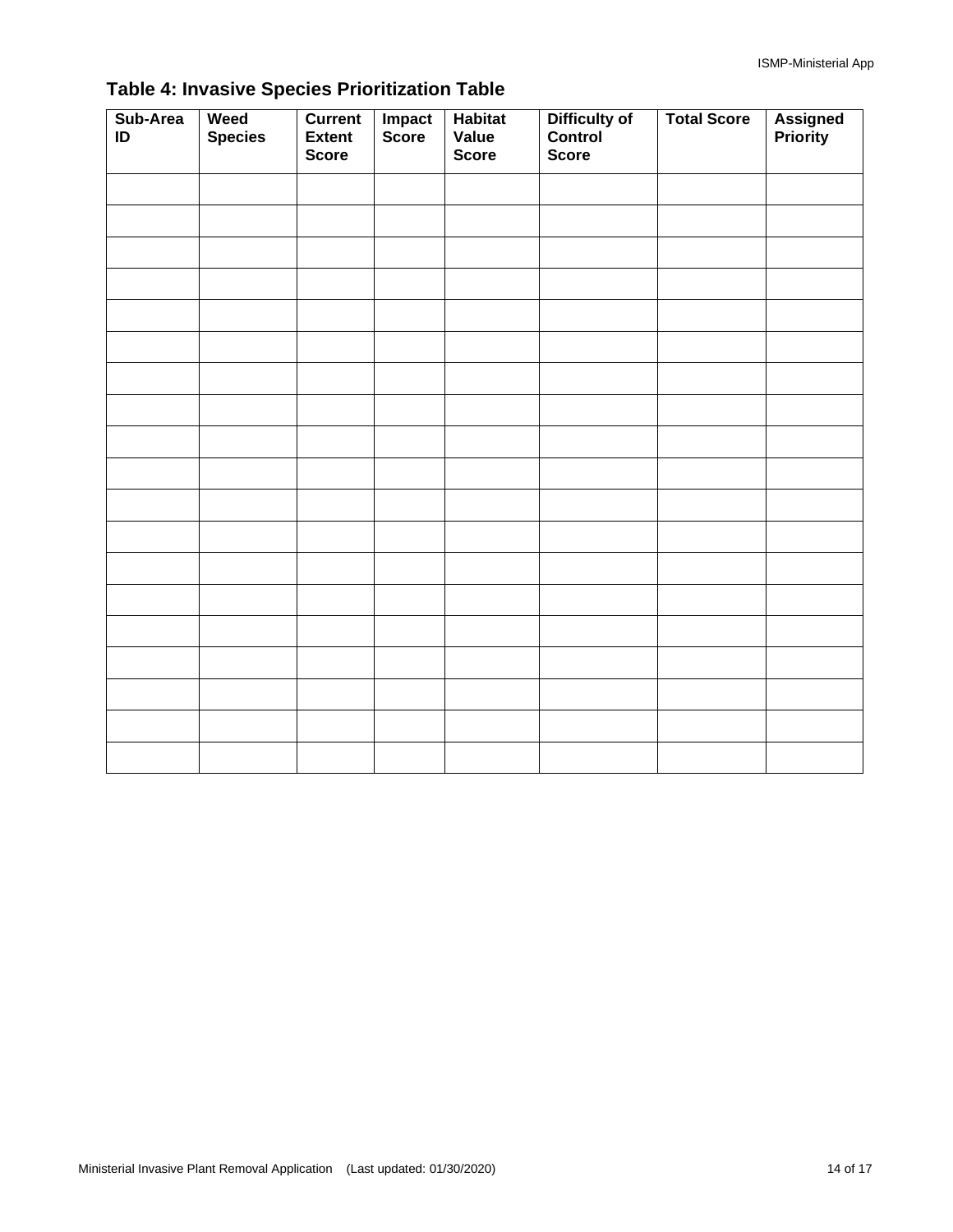# **Table 5: Invasive Species Control Plan Template. Duplicate page as needed.**

| <b>Species Scientific and</b>                                |                                                                                                |  |
|--------------------------------------------------------------|------------------------------------------------------------------------------------------------|--|
| <b>Common Name</b>                                           |                                                                                                |  |
| <b>Priority Rating:</b>                                      | <b>Found in Treatment Sub-Area IDs:</b>                                                        |  |
|                                                              |                                                                                                |  |
| <b>Description of Species:</b>                               |                                                                                                |  |
|                                                              |                                                                                                |  |
|                                                              |                                                                                                |  |
|                                                              |                                                                                                |  |
| <b>Damage and Threats:</b>                                   |                                                                                                |  |
|                                                              |                                                                                                |  |
|                                                              |                                                                                                |  |
| <b>Management Goal for Species:</b>                          |                                                                                                |  |
|                                                              |                                                                                                |  |
| <b>Strategy for Control: (Circle Applicable Strategy(s))</b> |                                                                                                |  |
| <b>Prevention</b><br><b>Eradication</b>                      | <b>Containment</b><br><b>Asset-Protection Only</b>                                             |  |
| <b>Treatment Objective:</b>                                  |                                                                                                |  |
|                                                              |                                                                                                |  |
|                                                              |                                                                                                |  |
|                                                              |                                                                                                |  |
|                                                              | Treatment Options (If treatment options differ between sub-management areas, provide details): |  |
|                                                              |                                                                                                |  |
|                                                              |                                                                                                |  |
|                                                              |                                                                                                |  |
| <b>Treatment Timing:</b>                                     |                                                                                                |  |
|                                                              |                                                                                                |  |
|                                                              |                                                                                                |  |
|                                                              |                                                                                                |  |
|                                                              |                                                                                                |  |
| <b>Resources Needed:</b>                                     |                                                                                                |  |
|                                                              |                                                                                                |  |
|                                                              |                                                                                                |  |
|                                                              |                                                                                                |  |
|                                                              |                                                                                                |  |
|                                                              |                                                                                                |  |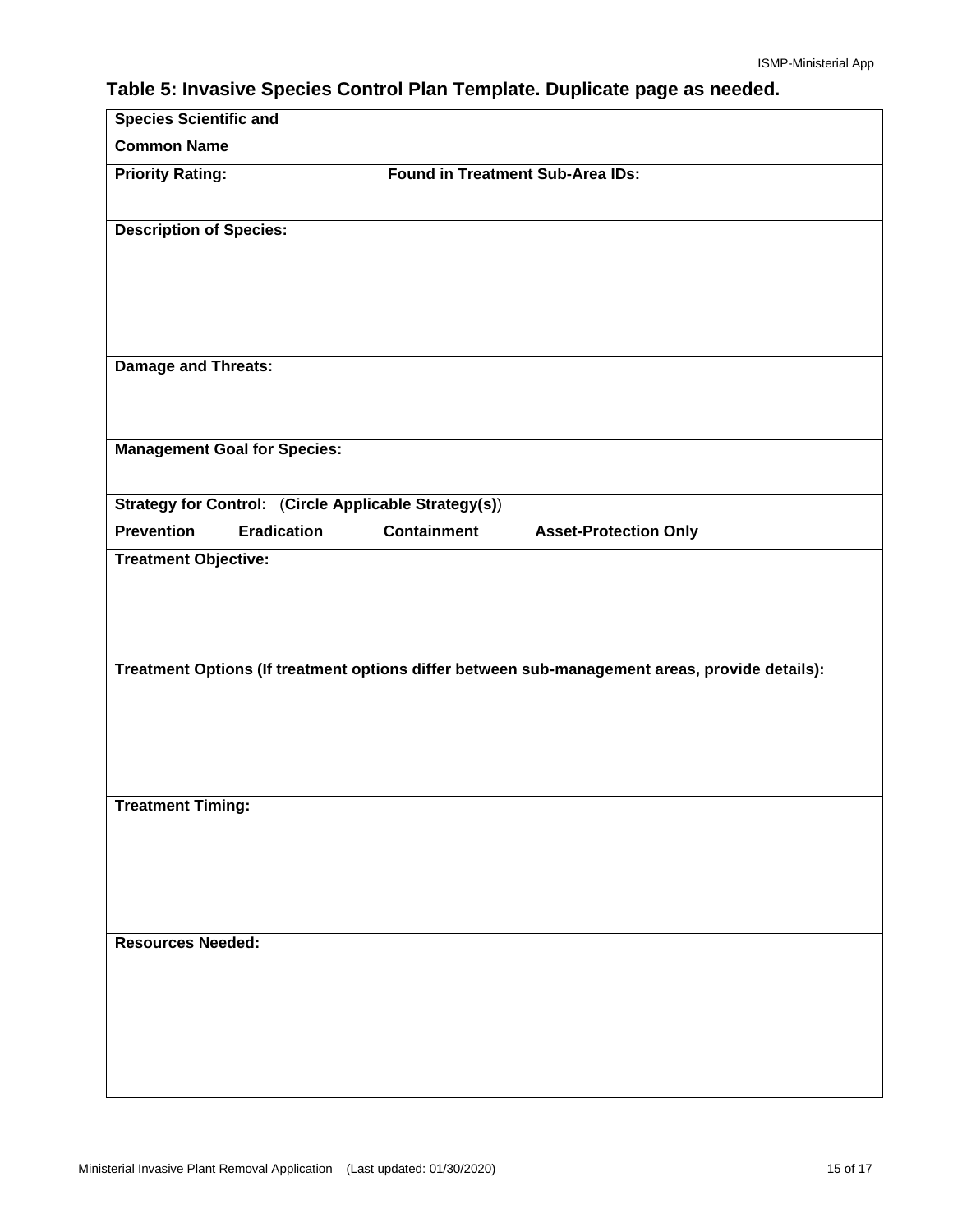# **Table 6: Weed Management Schedule**

|                    |                       | Codes: S=Survey; T=Treatment; P=Plan Control Efforts |        |  |  |        |  |  |        |  |  |        |  |  |  |  |
|--------------------|-----------------------|------------------------------------------------------|--------|--|--|--------|--|--|--------|--|--|--------|--|--|--|--|
| Map Sub<br>Area ID | <b>Target Species</b> |                                                      | Year 1 |  |  | Year 2 |  |  | Year 3 |  |  | Year 4 |  |  |  |  |
|                    |                       |                                                      |        |  |  |        |  |  |        |  |  |        |  |  |  |  |
|                    |                       |                                                      |        |  |  |        |  |  |        |  |  |        |  |  |  |  |
|                    |                       |                                                      |        |  |  |        |  |  |        |  |  |        |  |  |  |  |
|                    |                       |                                                      |        |  |  |        |  |  |        |  |  |        |  |  |  |  |
|                    |                       |                                                      |        |  |  |        |  |  |        |  |  |        |  |  |  |  |
|                    |                       |                                                      |        |  |  |        |  |  |        |  |  |        |  |  |  |  |
|                    |                       |                                                      |        |  |  |        |  |  |        |  |  |        |  |  |  |  |
|                    |                       |                                                      |        |  |  |        |  |  |        |  |  |        |  |  |  |  |
|                    |                       |                                                      |        |  |  |        |  |  |        |  |  |        |  |  |  |  |
|                    |                       |                                                      |        |  |  |        |  |  |        |  |  |        |  |  |  |  |
|                    |                       |                                                      |        |  |  |        |  |  |        |  |  |        |  |  |  |  |
|                    |                       |                                                      |        |  |  |        |  |  |        |  |  |        |  |  |  |  |
|                    |                       |                                                      |        |  |  |        |  |  |        |  |  |        |  |  |  |  |